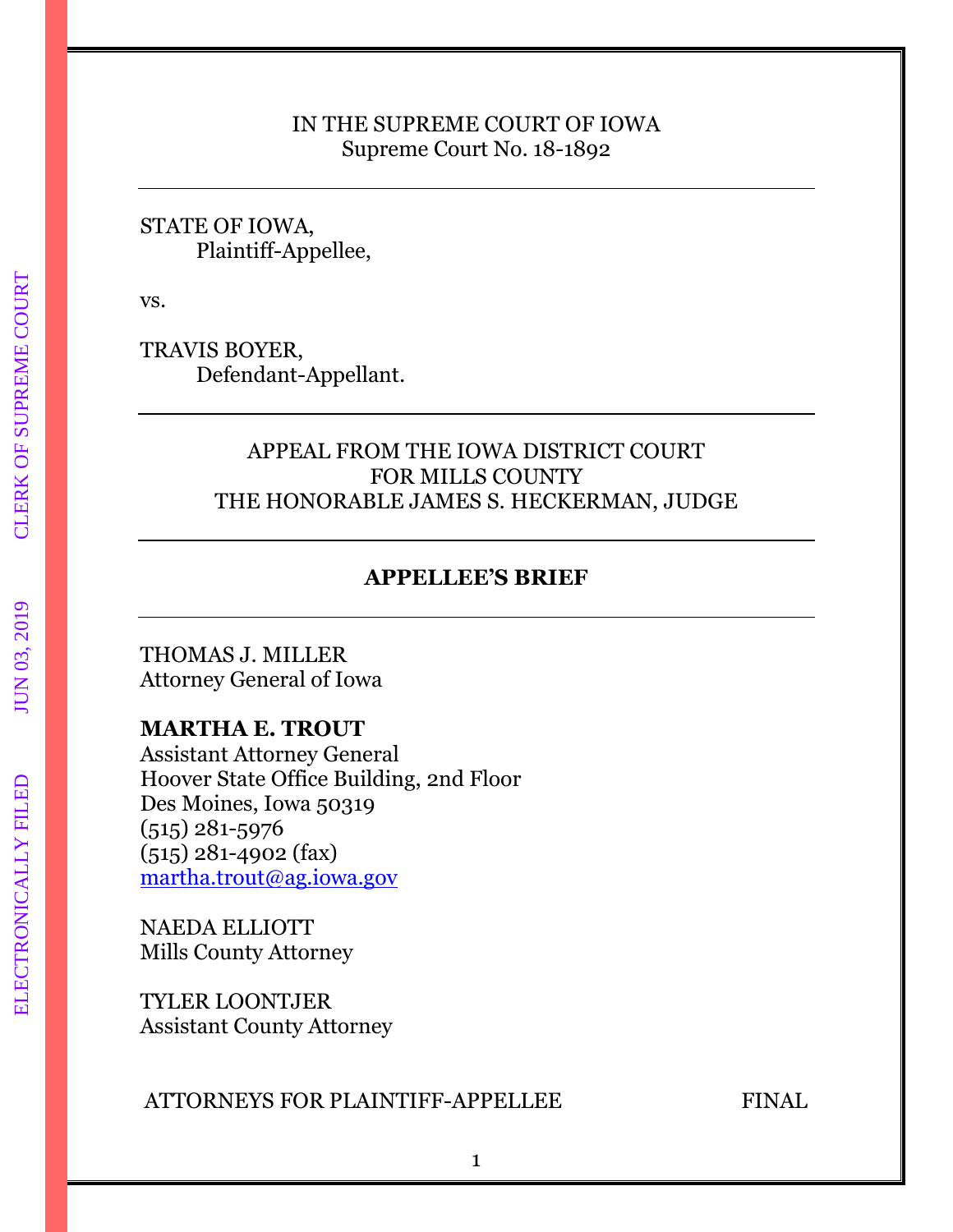# **TABLE OF CONTENTS**

| STATEMENT OF THE ISSUES PRESENTED FOR REVIEW  5                                                                                                                                                                                           |  |
|-------------------------------------------------------------------------------------------------------------------------------------------------------------------------------------------------------------------------------------------|--|
|                                                                                                                                                                                                                                           |  |
|                                                                                                                                                                                                                                           |  |
|                                                                                                                                                                                                                                           |  |
| I. Boyer Did Not Preserve Error on His Challenge to the                                                                                                                                                                                   |  |
| <b>Order Approving Room and Board Reimbursement and</b><br>the District Court Did Not Abuse Its Discretion When It<br>II. The District Court's Decision to Enter a Civil Judgment<br><b>Under Iowa Code Section 356.7 Does Not Deny a</b> |  |
|                                                                                                                                                                                                                                           |  |
|                                                                                                                                                                                                                                           |  |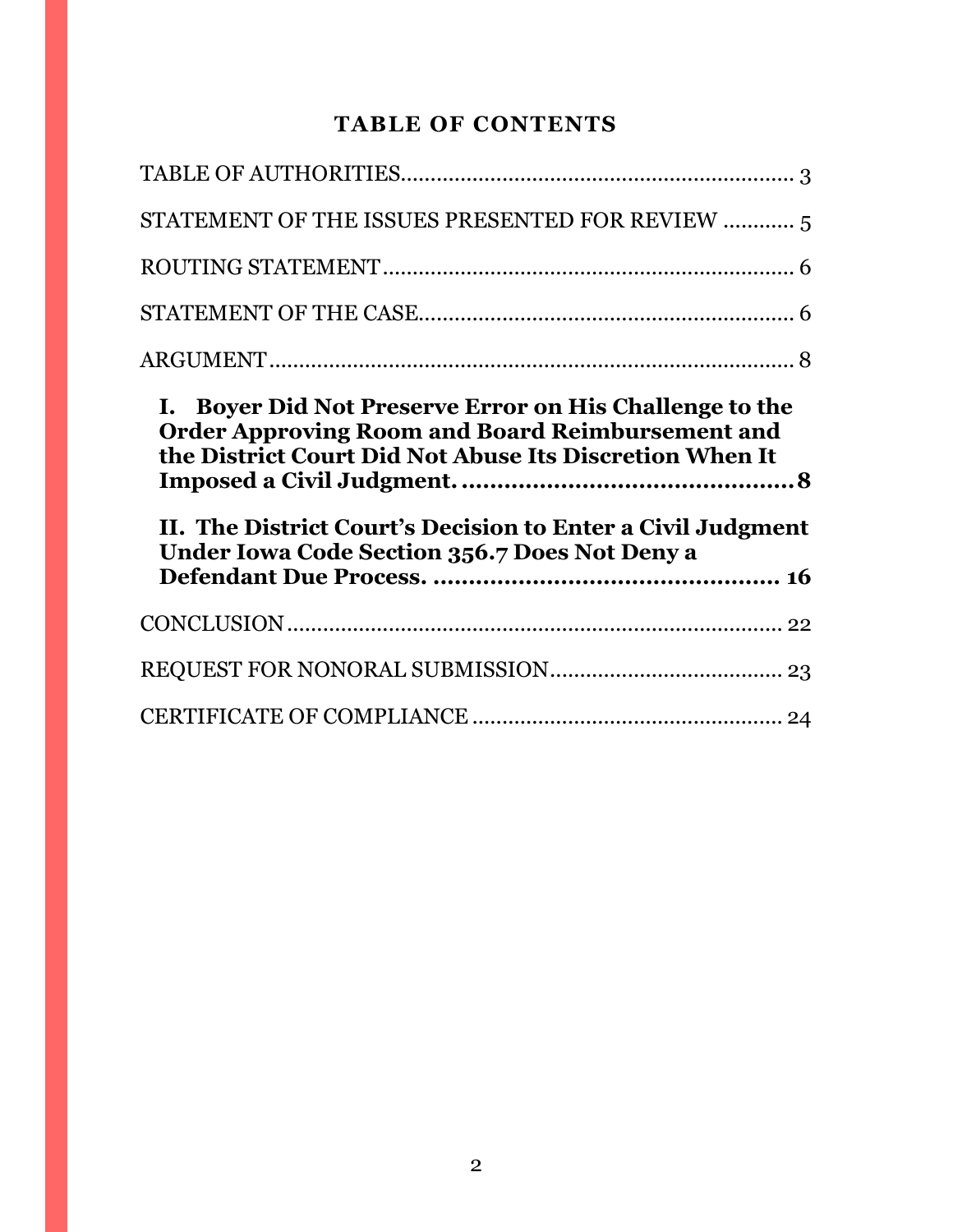# **TABLE OF AUTHORITIES**

# <span id="page-2-0"></span>**Federal Case**

| <b>State Cases</b>                                                    |
|-----------------------------------------------------------------------|
| Bowers v. Polk Coun, ty. Bd. Of Supervisors, 638 N.W.2d 682           |
| Jefferson v. Iowa Dist. Court for Scott Cty., 926 N.W.2d 519          |
|                                                                       |
| <i>State v. Abrahamson, 696 N.W.2d 589 (Iowa 2005)  9, 10, 11, 12</i> |
| State v. Alspach, 554 N.W.2d 882 (Iowa 1996) 14, 15                   |
|                                                                       |
| <i>State v. Gross, No. 18-0690, 2019 WL1752670</i>                    |
| State v. Hernandez-Lopez, 639 N.W.2d 226 (Iowa 2002) 17, 18           |
|                                                                       |
| State v. Quijas, No. 17-1043, 2018 WL 3654845                         |
| <b>State Statutes</b>                                                 |
| 9, 11, 12, 15, 16, 20                                                 |
|                                                                       |
|                                                                       |
|                                                                       |
|                                                                       |
|                                                                       |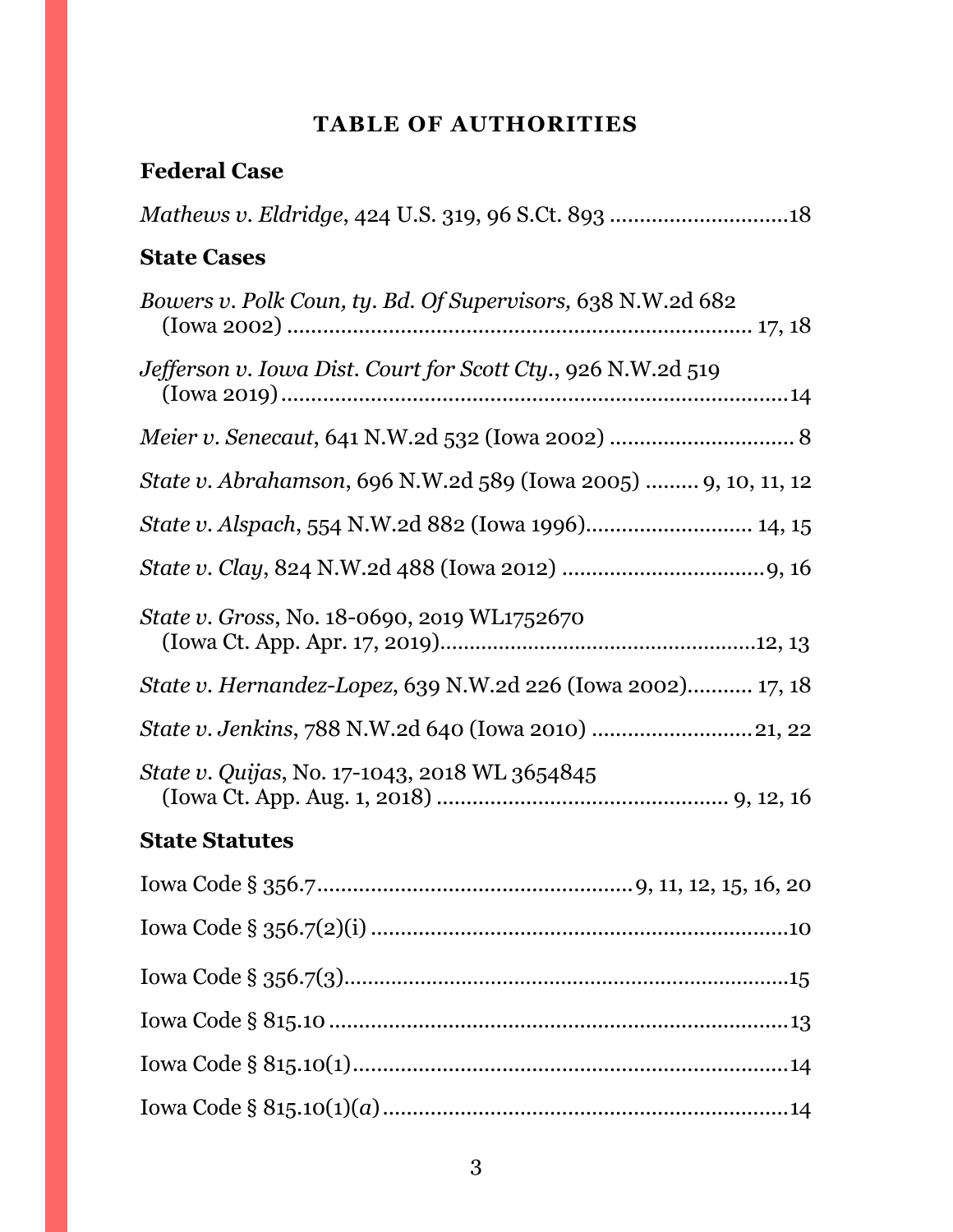| <b>State Rules</b> |  |
|--------------------|--|
|                    |  |
|                    |  |
|                    |  |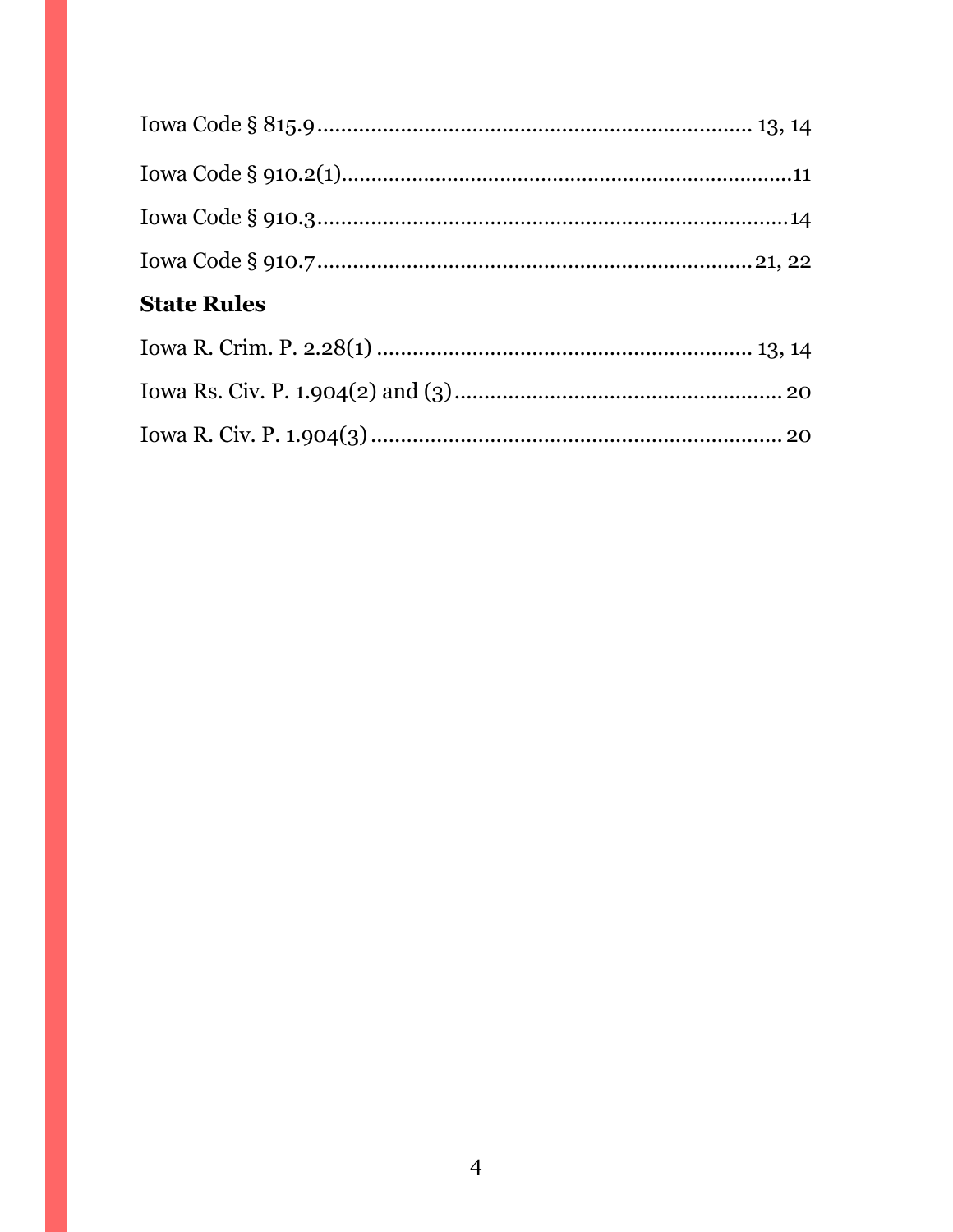#### <span id="page-4-0"></span>**STATEMENT OF THE ISSUES PRESENTED FOR REVIEW**

# **I. Boyer Did Not Preserve Error on His Challenge to the Order Approving Room and Board Reimbursement and the District Court Did Not Abuse Its Discretion When It Imposed a Civil Judgment.**

## **Authorities**

*State v. Alspach*, 554 N.W.2d 882 (Iowa 1996) *State v. Abrahamson*, 696 N.W.2d 589 (Iowa 2005) *Jefferson v. Iowa Dist. Court for Scott Cty.*, 926 N.W.2d 519, (Iowa 2019) *Meier v. Senecaut*, 641 N.W.2d 532 (Iowa 2002) *State v. Clay*, 824 N.W.2d 488 (Iowa 2012) *State v. Gross*, No. 18-0690, 2o19 WL1752670 (Iowa Ct. App. Apr. 17, 2019) *State v. Quijas*, No. 17-1043, 2018 WL 3654845 (Iowa Ct. App. Aug. 1, 2018) Iowa Code § 356.7(2)(i) Iowa Code § 356.7 Iowa Code § 356.7 (3) Iowa Code § 815.10 Iowa Code § 815.10(1) Iowa Code § 815.9 Iowa Code § 910.2(1) Iowa Code § 910.3 Iowa Code § 910.7 Iowa Code § 815.10(1)(*a*) Iowa R. Crim. P. 2.28(1)

## **II. The District Court's Decision to Enter a Civil Judgment Under Iowa Code Section 356.7 Did Not Deny Boyer Due Process.**

#### **Authorities**

*Mathews v. Eldridge*, 424 U.S. 319, 96 S.Ct. 893 *Bowers v. Polk Coun, ty. Bd. Of Supervisors,* 638 N.W.2d 682 (Iowa 2002)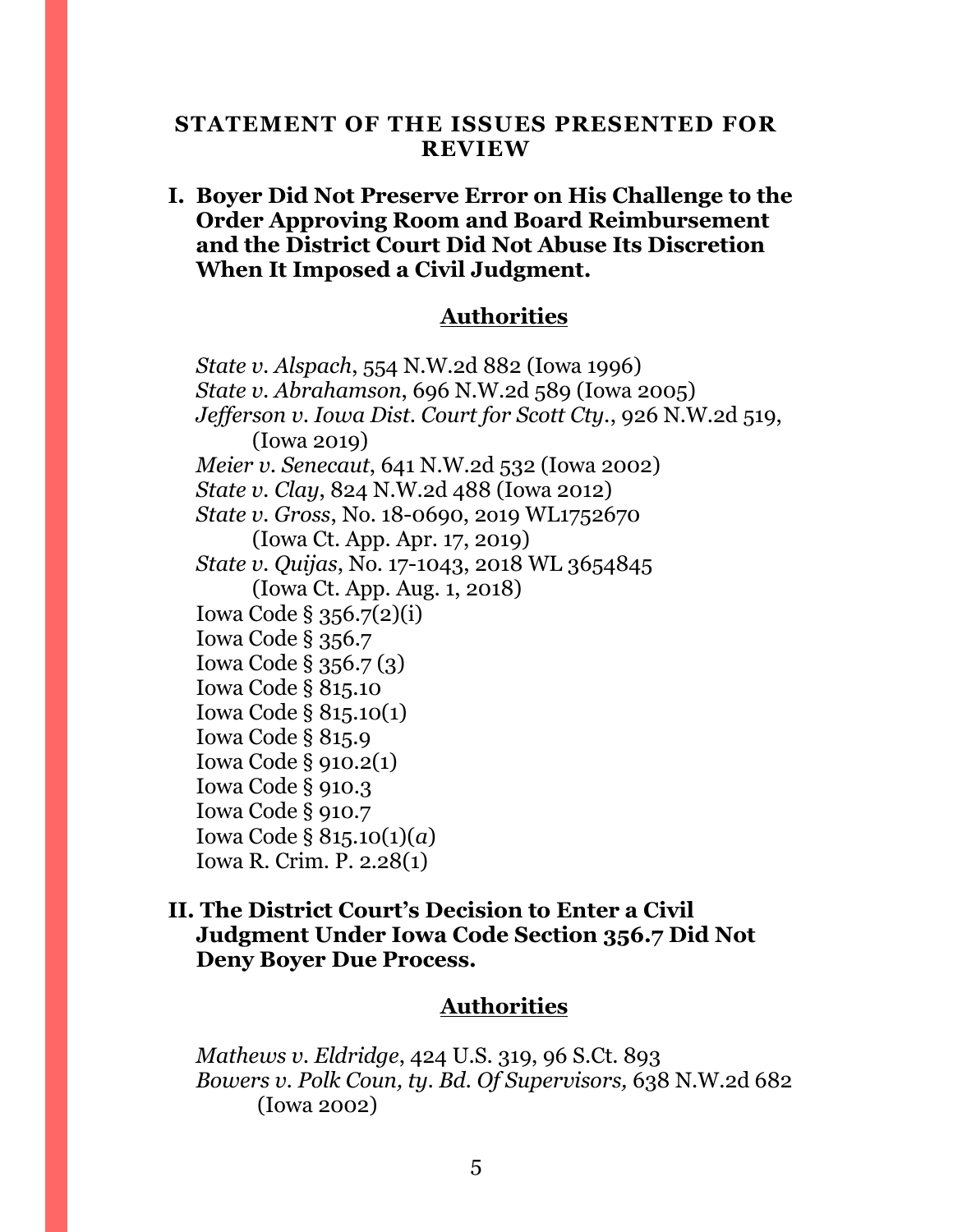*State v. Hernandez-Lopez*, 639 N.W.2d 226 (Iowa 2002) *State v. Cla*y, 824 N.W.2d 488 (Iowa 2012) *State v. Jenkins*, 788 N.W.2d 640 (Iowa 2010) *State v. Quijas*, No. 17-1043, 2018 WL 3654845 (Iowa Ct. App. Aug. 1, 2018) Iowa Code § 910.7 Iowa R. Civ. P. 1.904(2) and (3) Iowa R. Civ. P. 1.904(3)

#### **ROUTING STATEMENT**

<span id="page-5-0"></span>This case can be decided based on existing legal principles.

Transfer to the Court of Appeals would be appropriate. Iowa R. App.

<span id="page-5-1"></span>P.  $6.1101(3)$ .

#### **STATEMENT OF THE CASE**

### **Nature of the Case**

Travis Boyer appeals the district court's order requiring him to pay a civil judgment for room and board reimbursement. The Honorable James S. Heckerman entered the civil judgment in Mills County District Court. The issues in the appeal are whether the district court erred in entering a civil judgment for the cost of room and board reimbursement to the Mills County Jail and whether the court denied Boyer due process.

## **Course of Proceedings**

The State accepts the defendant's course of proceedings as adequate and essentially correct. Iowa R. App. P. 6.903(3).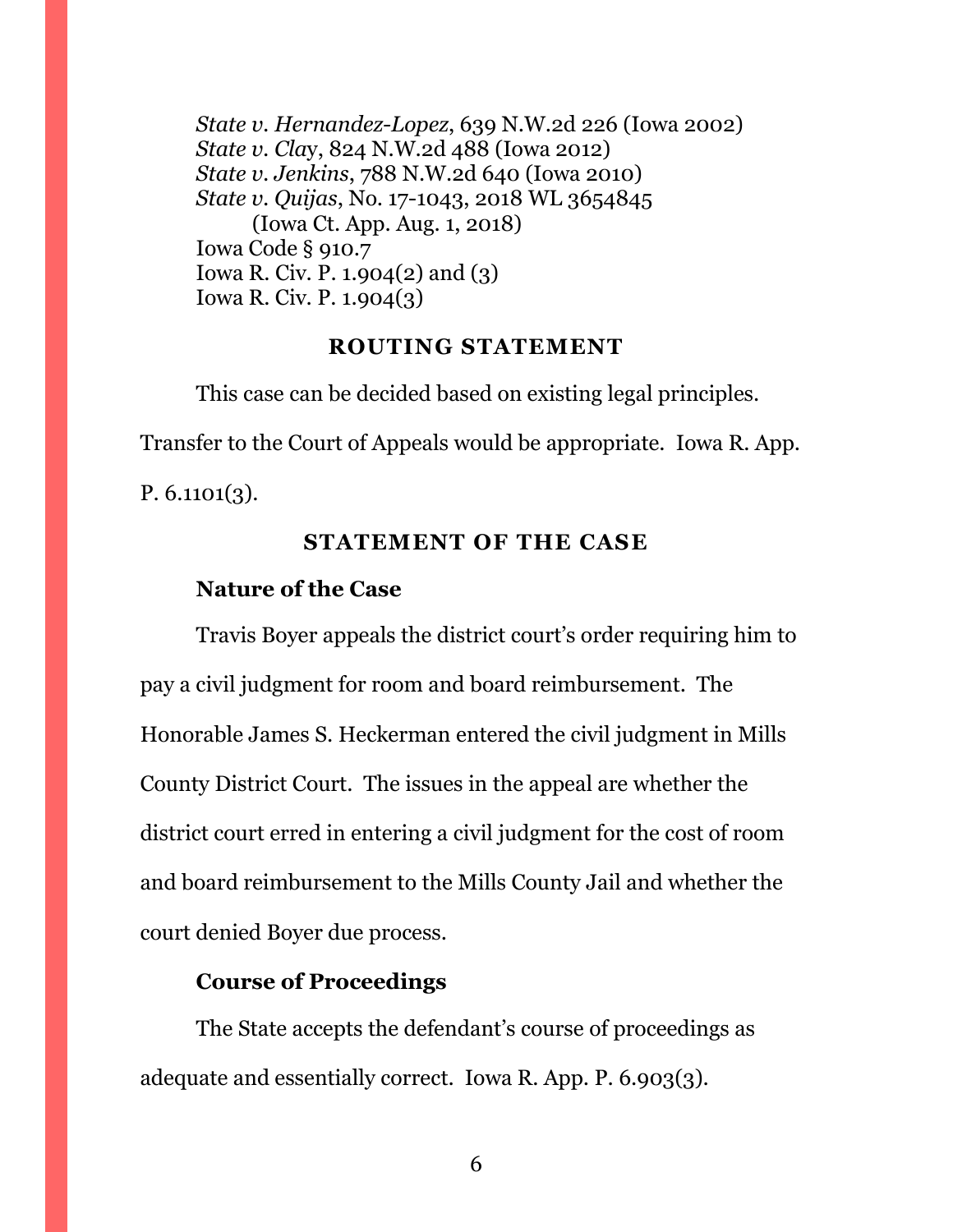#### **Facts**

When Boyer entered his guilty plea, he stipulated to the Minutes of Testimony to establish the factual basis. Plea Tr. p. 8, line 9 through p. 9. The Minutes establish that A. F. was sixteen years old on the night of July 4, 2014. A.F. Minute; Conf. App. 4-6. A. F. spent the evening of July  $4<sup>th</sup>$ , 2014, at the house of a friend, K.T. A.F. Minute; Conf. App. 4-6. A.F. and K.T. snuck out of the house and got into a truck with K.T.'s boyfriend at the time, T.M., and his cousin, Travis Boyer. A.F. Minute; Conf. App. 4-6.

During the course of the evening, Boyer sexually assaulted A.F. at a campground outside of Glenwood, Iowa. A.F. Minute; Conf. App. 4-6. While K.T. and T.M. were in the truck, A.F. walked to a bench near a lake. A.F. Minute; Conf. App. 4-6. Boyer grabbed A.F., pulled her into a shelter, sat down on a picnic table, and pulled down his pants. A.F. Minute; Conf. App. 4-6. He told A.F. to do the same. A.F. Minute; Conf. App. 4-6. When she did not, he pulled down A.F.'s pants and sat her on his penis and sexually assaulted her. A.F. Minute; Conf. App. 4-6.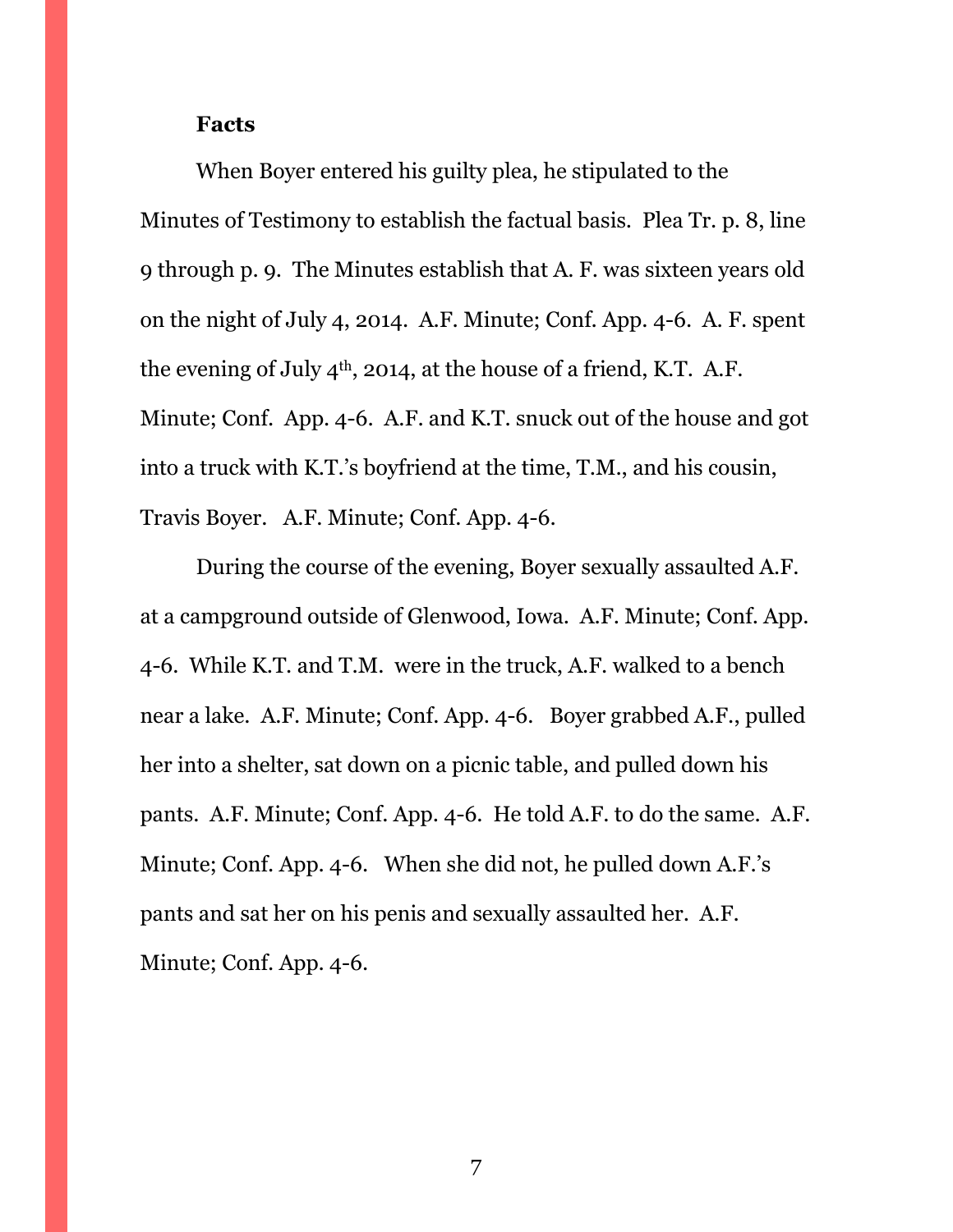#### **ARGUMENT**

# <span id="page-7-1"></span><span id="page-7-0"></span>**I. Boyer Did Not Preserve Error on His Challenge to the Order Approving Room and Board Reimbursement and the District Court Did Not Abuse Its Discretion When It Imposed a Civil Judgment.**

#### **Preservation of Error**

Boyer argues that he was not required to preserve error on his claim that the district court erred when it approved the room and board reimbursement claim without determining he had the reasonable ability to pay it. Boyer claims he did not have an "opportunity" to object. He also asserts that the rules of error preservation do not apply to illegal sentences. Neither suffices to save his claim.

Boyer was required to request a hearing within 20 days as set forth in the order or file a motion under rule 1.904(2) seeking to enlarge the district court's findings to preserve his claim that it failed to find him reasonably able to pay. *See Meier v. Senecaut*, 641 N.W.2d 532, 539 (Iowa 2002) (Rule 1.904(2) motion is necessary to preserve error when district court fails to resolve an issue). Because he failed to make an appropriate record preserving the alleged error, it is not preserved. *Meier*, 641 N.W.2d at 539.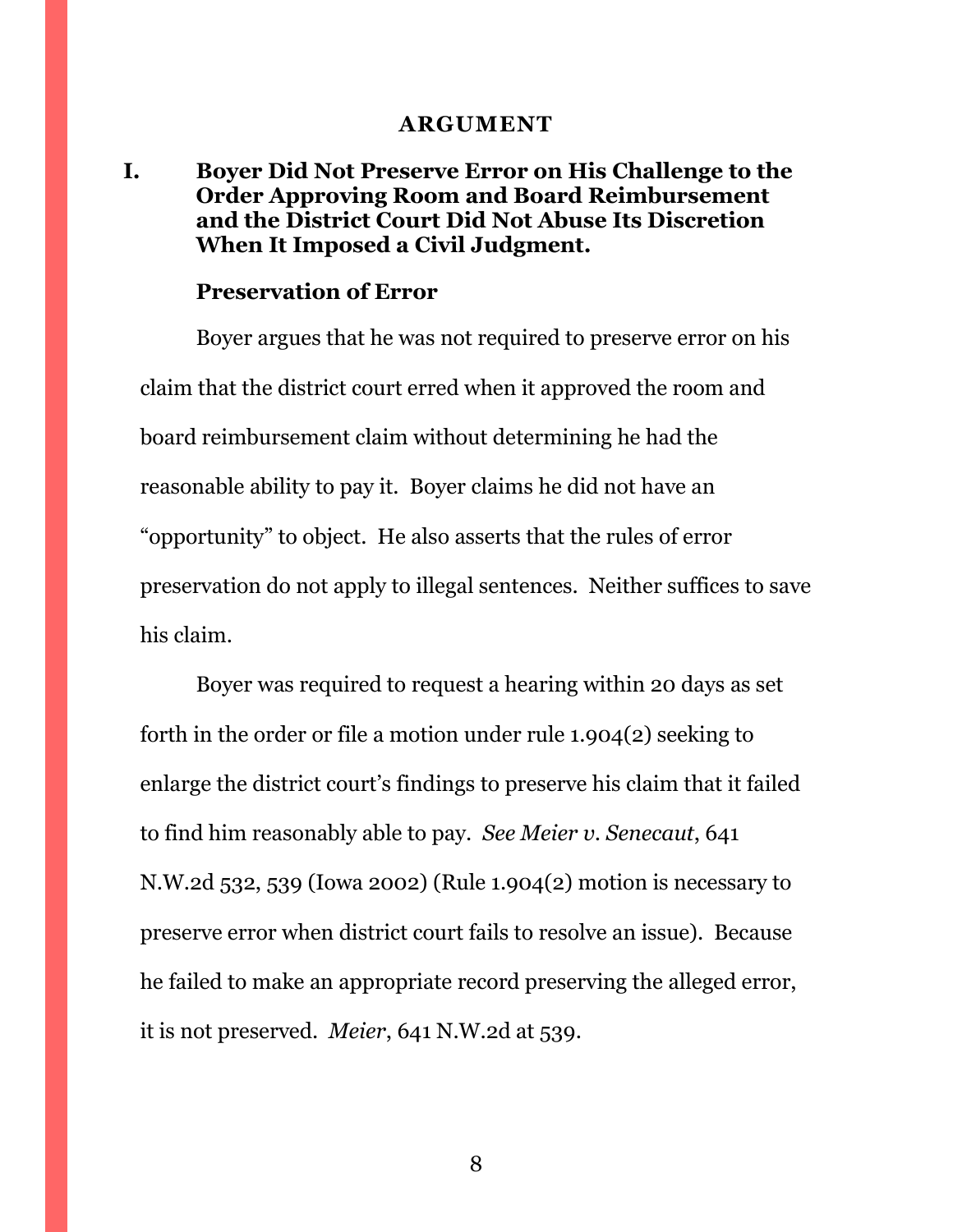The illegal sentence exception to the rules of error preservation does not apply to the district court's order. The order approving the room and board claim is a collateral civil judgment, not part of Boyer's sentence. *See State v. Quijas*, No. 17-1043, 2018 WL 3654845, at \*2 (Iowa Ct. App. Aug. 1, 2018). As such, the claim is not preserved.

#### **Standard of Review**

In *State v. Abrahamson*, this Court interpreted the "shall approve" language in Iowa Code section 356.7 as a "grant of authority to resolve the merits of the claim-not a mandate that [the district court] simply sign the order as a ministerial function." 696 N.W.2d 589, 593 (Iowa 2005). In other words, the district court must exercise its "sound judgment, practical sagacity, and wise discretion" in determining whether to approve the claim. *Id.* Such decisions are reviewed for abuse of that discretion. Constitutional challenges, such as claims of ineffective assistance of counsel, are reviewed de novo. *State v. Clay*, 824 N.W.2d 488, 494 (Iowa 2012).

#### **Merits**

Iowa Code section 356.7 permits the county sheriff to file a reimbursement claim with the clerk of the district court for room and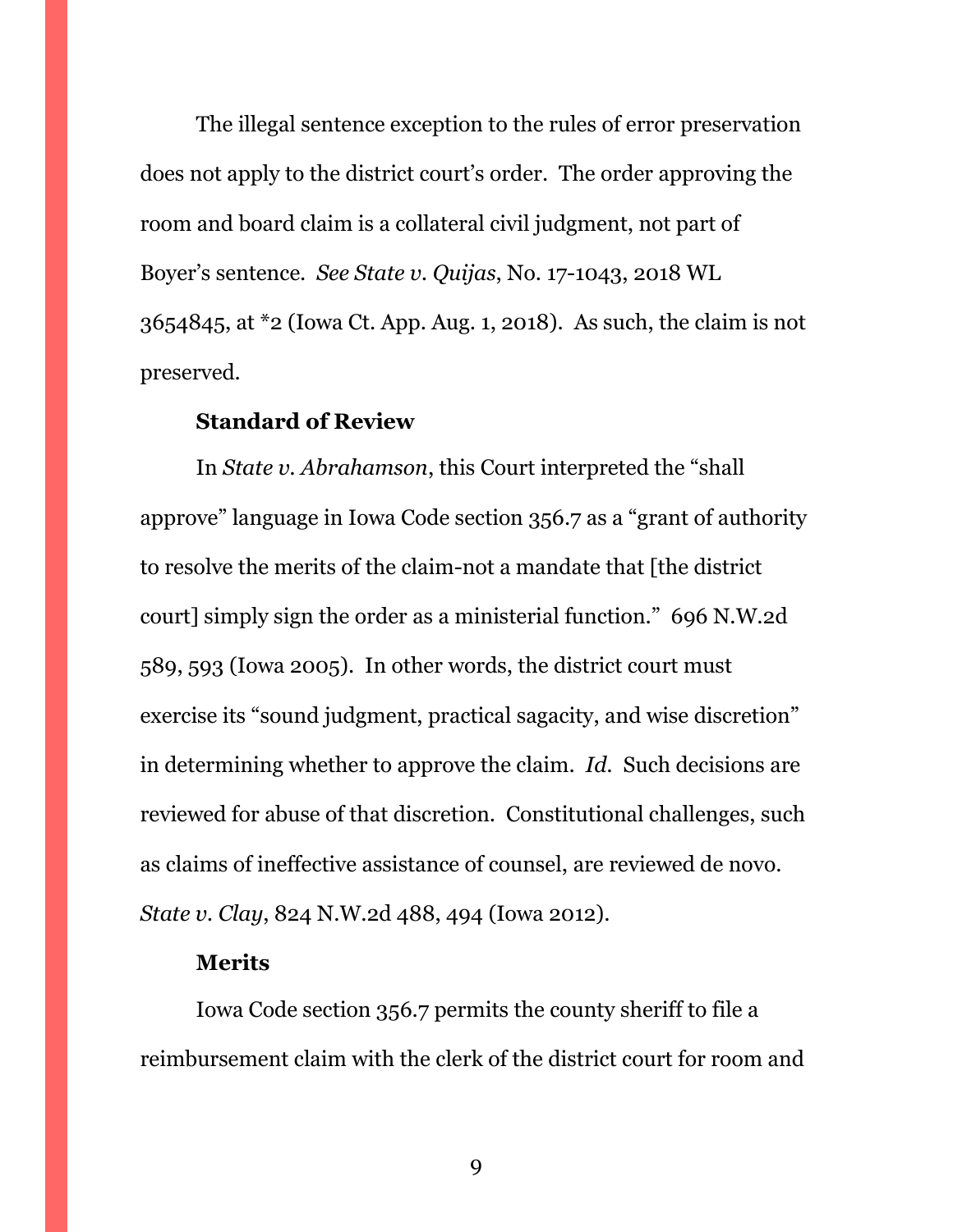board and other costs while a defendant convicted of a criminal offense was in custody with the county. A claim under that provision can be pursued, established, and enforced either as a civil judgment under chapter 626, or as a part of the restitution order. On appeal, Boyer treats the room and board claim as a part of his restitution. It is not.

If the sheriff wants to enforce a judgment under chapter 910, section 356.7(2)(i) requires the sheriff or the county attorney to explicitly request that the room and board claim be included in the order of payment of restitution. If they do not, they "elect" to enforce the claim as a civil judgment under chapter 626. *See Abrahamson*, 696 N.W.2d at 592 ("Because the sheriff did not elect to collect the claim for room and board under the chapter 626 alternative, but rather treated them as claims for restitution under chapter 910 and the defendants received a full hearing on the restitution claim, it is not necessary for us to consider the argument that the 'shall approve' language of the statute renders it invalid. Nevertheless, we do so to provide guidance in those cases in which a sheriff requests court approval of a claim as a condition precedent to collection of it under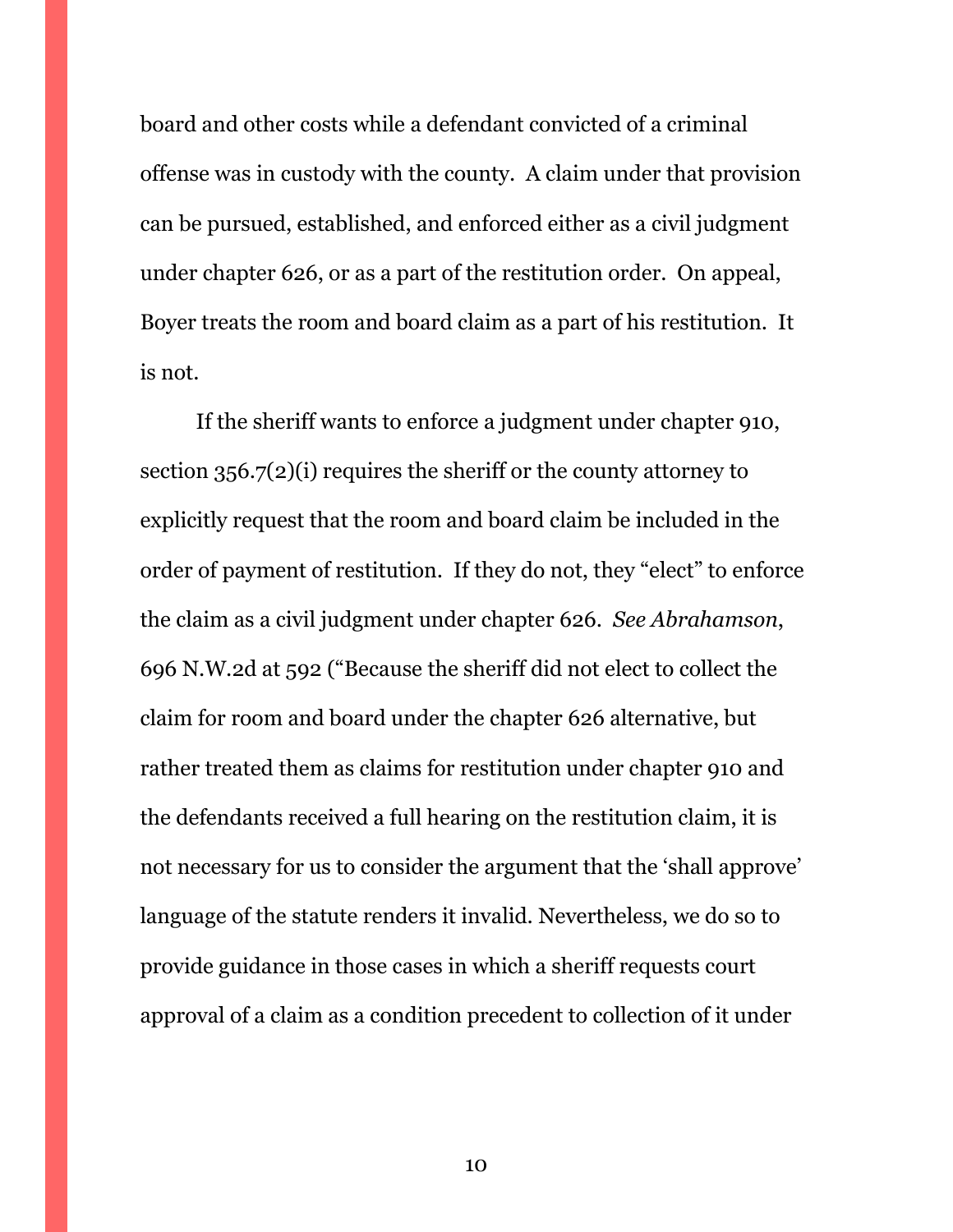the regular judgment collection provisions of chapter 626, rather than through restitution.").

Because neither the sheriff nor the county attorney requested that the \$4680 in room and board fees be included in the restitution plan, the district court's order approving the claim is a civil judgment enforceable under chapter 626, not restitution.<sup>1</sup> As a result, the district court was not required to determine Boyer's reasonable ability to pay pursuant to section 910.2(1). Rather, *Abrahamson* requires only that the district court resolve the merits of the claim rather than rubber-stamping the application. 696 N.W.2d at 593. This Court can presume that the district court was aware of its duty under *Abrahamson*. Because nothing in the record suggests that the district court did not exercise its discretion when it approved the claim and Boyer did not request a hearing, the order should be affirmed.

 $\overline{a}$ 

<sup>&</sup>lt;sup>1</sup> A reimbursement claim under section 356.7 could be filed as a separate civil action, even where the sheriff elects to enforce the claim as restitution. Iowa Code § 356.7. Experience suggests that these claims are commonly filed in the criminal case, as was the instant claim. The State believes that the best practice—and one that would lead to significantly less confusion about the district court's duty would be to file reimbursement claims as separate civil actions regardless whether the sheriff elects to enforce the judgment under chapter 626 or as restitution.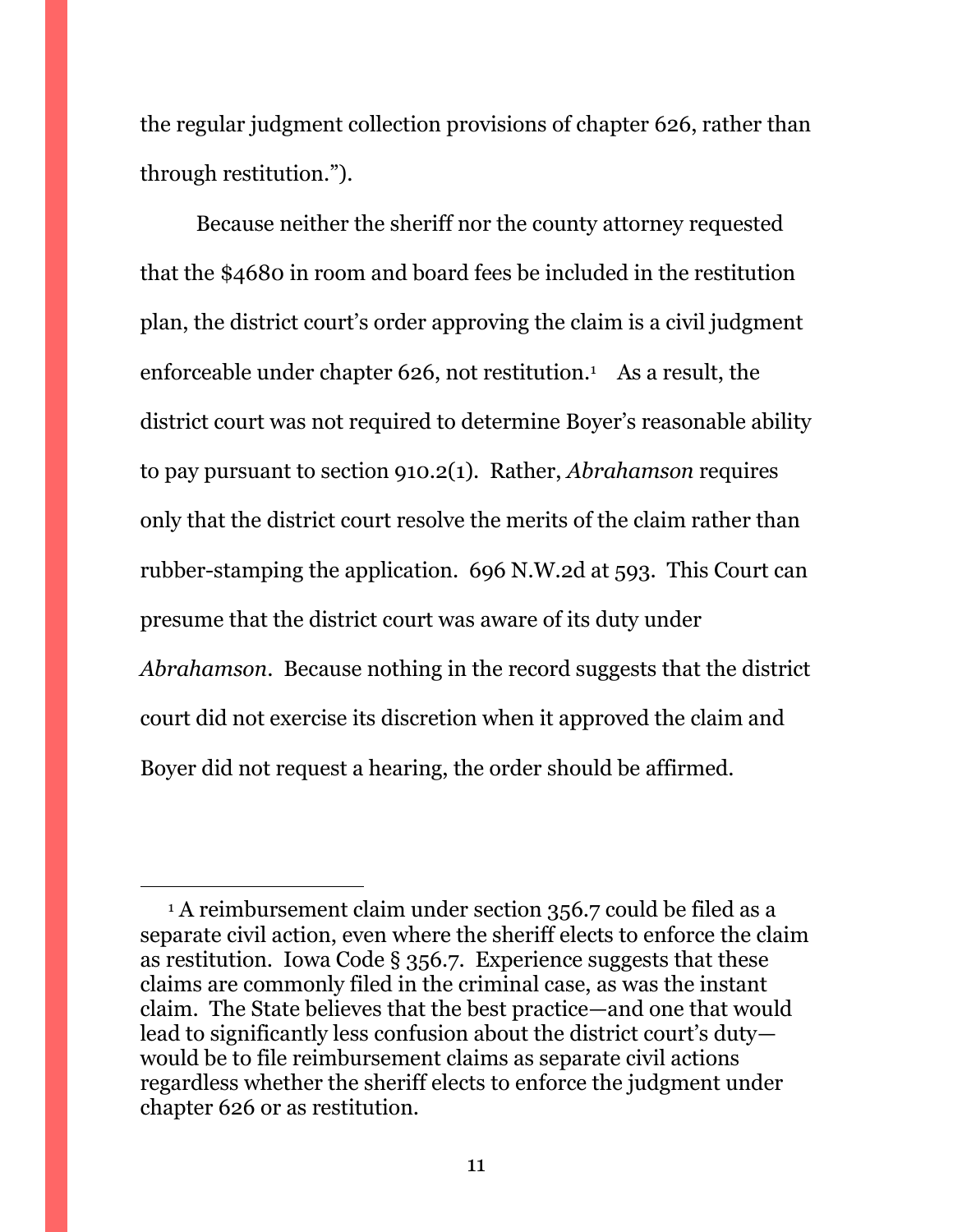Recently, the Iowa Court of Appeals rejected an identical claim in *State v. Gross*, No. 18-0690, 2o19 WL1752670, at \*2 (Iowa Ct. App. Apr. 17, 2019). In *Gross*, the defendant challenged the district court's civil judgment order requiring him to pay \$11,415 to the Polk County Sheriff for room and board expenses. *Id*. at \*1. The defendant in *Gross* also alleged that the court erred in failing to determine whether he had the reasonable ability to pay the room and board claim. *Id.* the Court of Appeals rejected the claim and found:

Neither the claim by the sheriff nor the ruling by the district court mentions restitution. Based on section 356.7(2)(i), we find the sheriff was seeking to enforce its claim for reimbursement under chapter 626. Where a sheriff proceeds under chapter 626, the court has "inherent discretionary authority to review any order. . . for substantive, as well as procedural, irregularity, and to set the matter for hearing where necessary."

*Id*. at \*2 (citing *Abrahamson*, 696 N.W.2d at 592). The district court concluded that the court did not err in entering the civil judgment without determining whether the defendant had the reasonable ability to pay.

As in *Gross*, the sheriff's request did not specifically request restitution. Room and Board Reimbursement Claim (10/5/18); App. 9. The district court in this case, like the court in *Gross*, treated this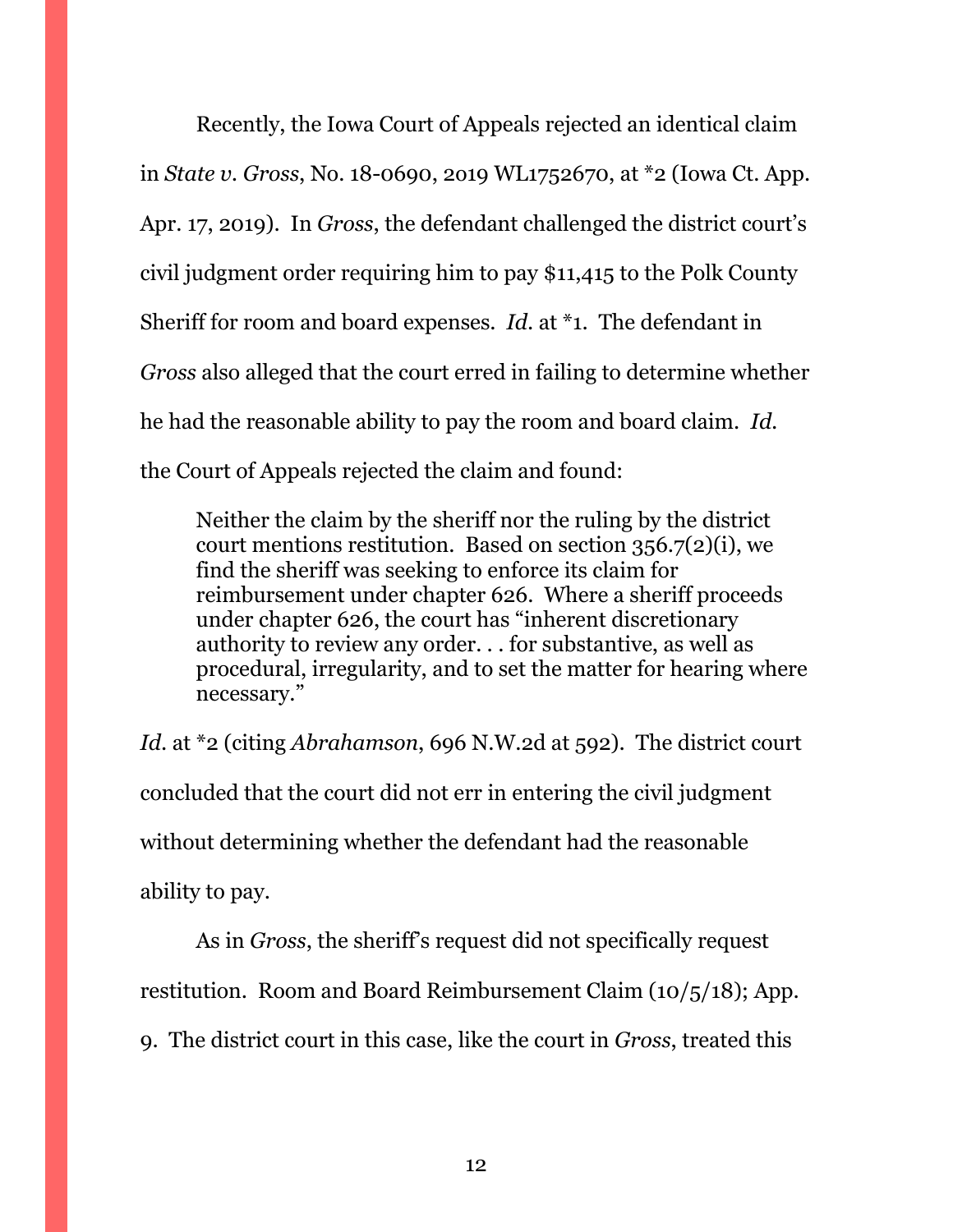as a civil judgment. *Gross*, 2o19 WL1752670, at \*2. The district court committed no error in doing so.

Finally, Boyer argues that if the court finds that he failed to preserve the issue for appeal, counsel was ineffective. Def. Brief at 18. Aside from setting out the standard for ineffective assistance and making the most minimal argument, Boyer fails to consider that he does not have the right to counsel in this instance. If there is no right to counsel, counsel cannot be deemed ineffective.

Under Iowa Rule of Criminal Procedure 2.28(1):

Every defendant who is an indigent person as defined in Iowa Code section 815.9 is entitled to have counsel appointed to represent the defendant at every stage of the proceedings from the defendant's initial appearance before the magistrate or the court through appeal, including probation revocation hearings, unless the defendant waives such appointment.

Iowa R. Crim. P. 2.28(1). Additionally, Iowa Code section 815.10

states:

The court, for cause and upon its own motion or upon application by an indigent person or a public defender, shall appoint the state public defender's designee pursuant to section 13B.4 to represent an indigent person at any stage of the criminal, postconviction, contempt, commitment under chapter 229A, termination under chapter 600A, detention under section 811.1A, competency under chapter 812, parole revocation if applicable under section 908.2A, or juvenile proceedings or on appeal of any criminal, postconviction, contempt, commitment under chapter 229A, termination under chapter 600A, detention under section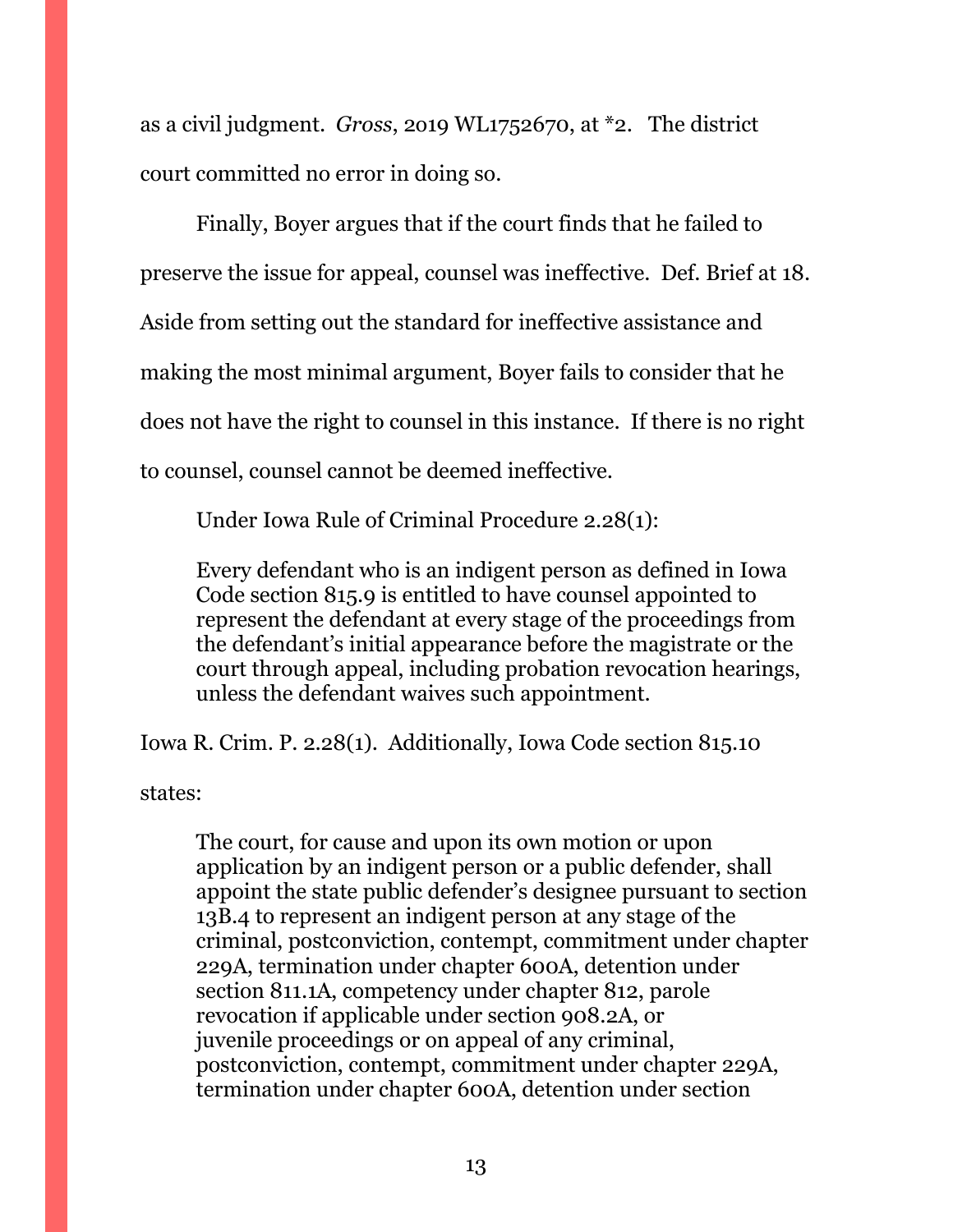811.1A, competency under chapter 812, parole revocation under chapter 908, or juvenile action in which the indigent person is entitled to legal assistance at public expense. However, in juvenile cases, the court may directly appoint an existing nonprofit corporation established for and engaged in the provision of legal services for juveniles. An appointment shall not be made unless the person is determined to be indigent under section 815.9.

Iowa Code § 815.10(1)(*a*) (2016); *Jefferson v. Iowa Dist. Court for Scott Cty.*, 926 N.W.2d 519, 523 (Iowa 2019).

In *State v. Alspach*, this court read rule 2.28(1) (then rule 26(1)) and Iowa Code section 815.10(1) together and concluded that they provided a right to court-appointed counsel when a defendant is challenging restitution "imposed as part of the original sentencing order, or supplemental orders, under Iowa Code section 910.3," but not when a defendant is later bringing an action under section 910.7. 554 N.W.2d 882, 883–84 (Iowa 1996). The *Alspach* court further noted that defendant would have had a statutory right to counsel had the restitution been finalized at sentencing and that he "should not be denied counsel simply because the amount of pecuniary damages was unavailable on the day of sentencing." *Id.* at 884. Nevertheless, the court limited its holding "to challenges to restitution imposed as part of the original sentencing order, or supplemental orders." *Id.* In doing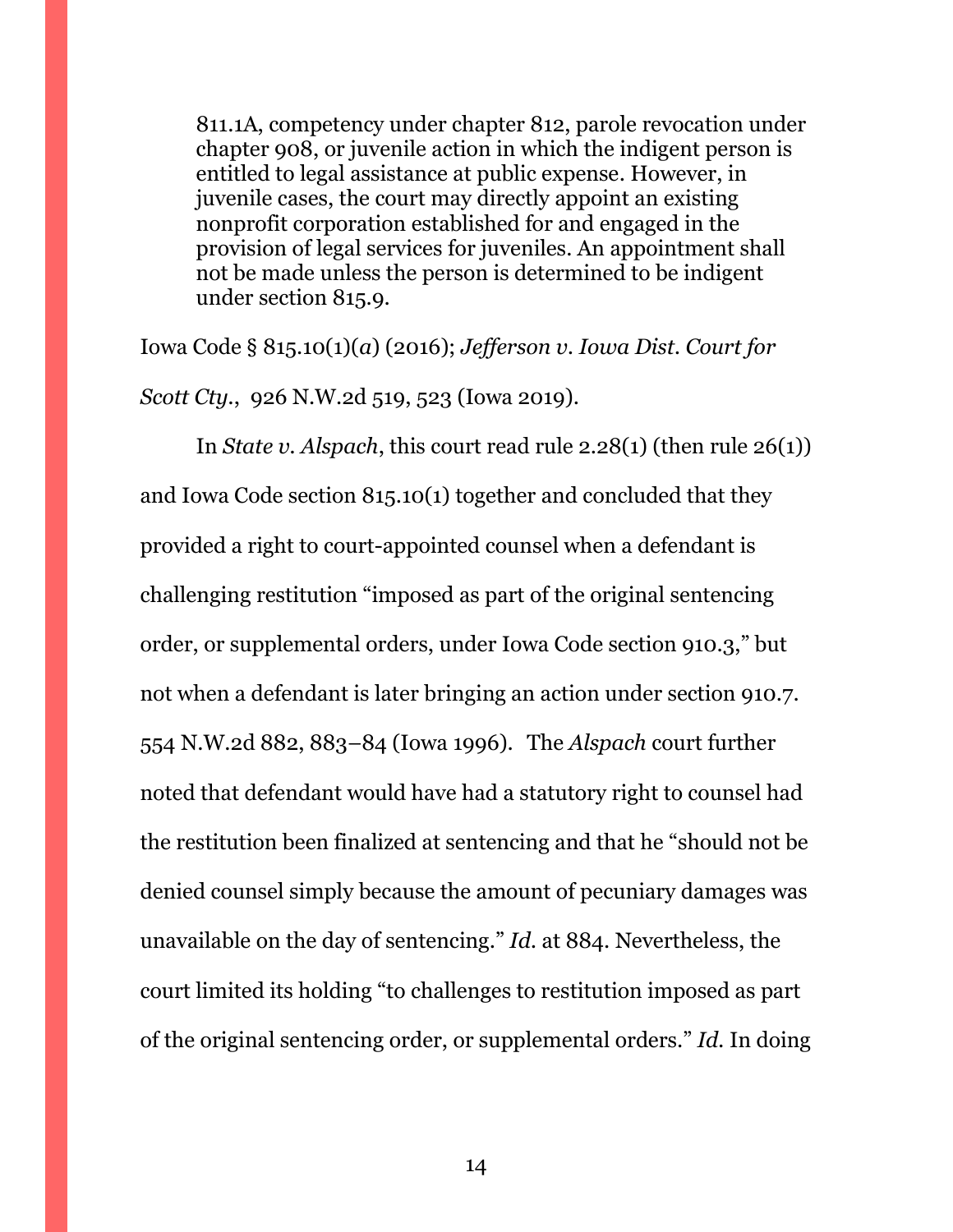so, the court maintained the defendant would "ordinarily have no right to appointed counsel" if he initiated a later action to modify the restitution order because a later action would "not [be] part of the criminal proceedings." *Id.*

Although Boyer argues that the civil judgment is a restitution order, it is not. The district court entered a civil judgment in accordance with Iowa Code section 356.7(3). Iowa Code § 356.7 (3) (the sheriff or municipality may choose to enforce the claim in the manner provided in chapter 626 (Execution)). The sheriff sought a civil order under this section as the sheriff may choose to do. Iowa Code § 356.7 (3). Simply because the civil judgment was filed under the criminal case number does not render the judgment a criminal restitution order. As a civil judgment, this also does not constitute a critical stage in the criminal proceeding which necessitates counsel. In this instance, there is neither a right to counsel nor a right to the effective assistance of counsel. *See generally Alspach*, 554 N.W.2d at 884 (a defendant does not have the right to appointed counsel if he initiated a later action to modify the restitution order because a later action would "not be part of the criminal proceedings.") The district court's order must be affirmed.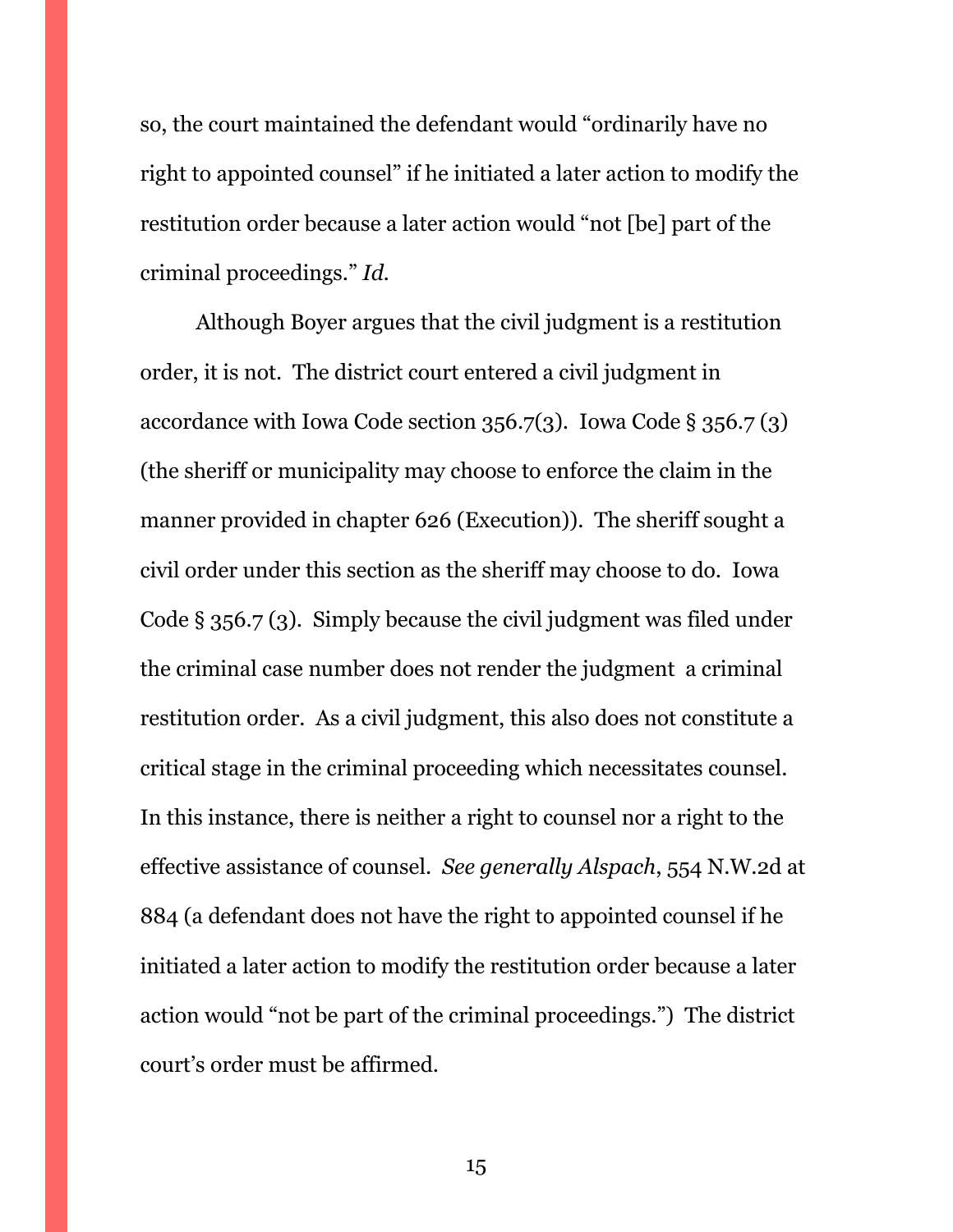# <span id="page-15-0"></span>**II. The District Court's Decision to Enter a Civil Judgment Under Iowa Code Section 356.7 Does Not Deny a Defendant Due Process.**

#### **Error Preservation**

Boyer restates his earlier claims that he had no opportunity to object to the district court's order and that the imposition of the civil judgment constitutes an illegal sentence. Def. Brief at 11-12, 19-21. As set forth above, and incorporated herein, Boyer failed to preserve the claim by requesting a hearing as the district court instructed him to do. Likewise, the district court's order is not an illegal sentence but a collateral civil judgment. *See State v. Quijas*, No. 17-1043, 2018 WL 3654845, at \*2 (Iowa Ct. App. Aug. 1, 2018).

### **Standard of Review**

Constitutional claims are reviewed de novo. *Clay*, 824 N.W.2d 488, 494 (Iowa 2012). Once again, the claim is not preserved.

#### **Merits**

Boyer cannot establish he was denied due process when the district court entered a civil judgment for the room and board reimbursement fees to the Mills County Sheriff. Boyer had an opportunity to challenge the order, he did not do so. He cannot claim a denial of due process when he failed to act.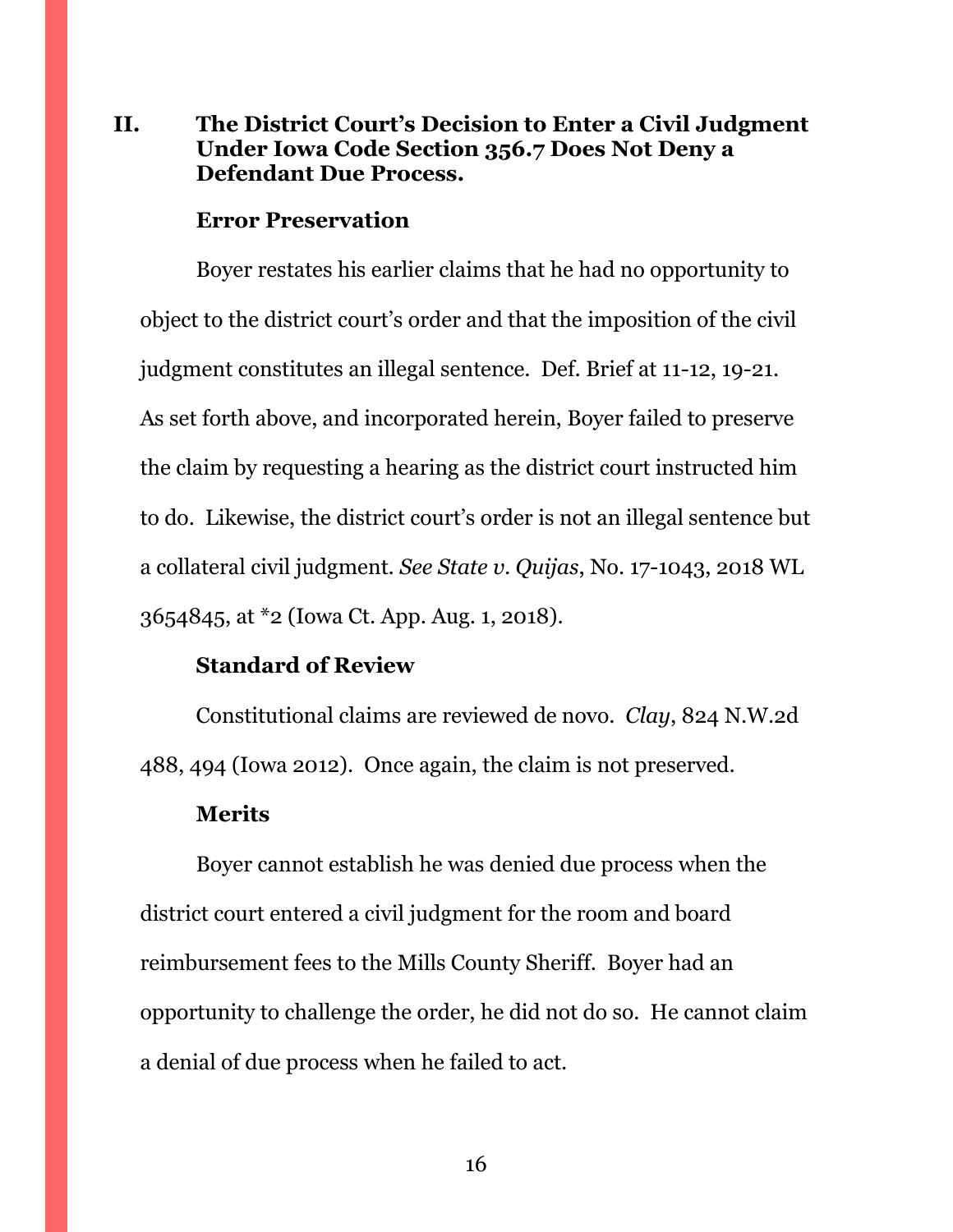"A person is entitled to procedural due process when state action threatens to deprive the person of a protected liberty or property interest." *Bowers v. Polk County. Bd. Of Supervisors,* 638 N.W.2d 682, 690 (Iowa 2002); *accord Hernandez-Lopez,* 639 N.W.2d 226, 240 (Iowa 2002). Accordingly, the first step in any procedural due process inquiry is the determination of "whether a protected liberty or property interest is involved." *Bowers,* 638 N.W.2d at 691. Such liberty interests have their source in the Federal Constitution and "include such things as freedom from bodily restraint, the right to contract, the right to marry and raise children, and the right to worship according to the dictates of a person's conscience." *Id.* Protected property interests "'are created and their dimensions are defined' not by the Constitution but by an independent source such as state law." *Id.* (citation omitted).

Upon determining that a protected interest is involved, this court undertakes an analysis that balances three factors to determine what process is due:

> First, the private interest that will be affected by the official action; second, the risk of an erroneous deprivation of such interest through the procedures used, and the probable value, if any, of additional or substitute procedural safeguards; and finally, the Government's interest, including the function involved and the fiscal and administrative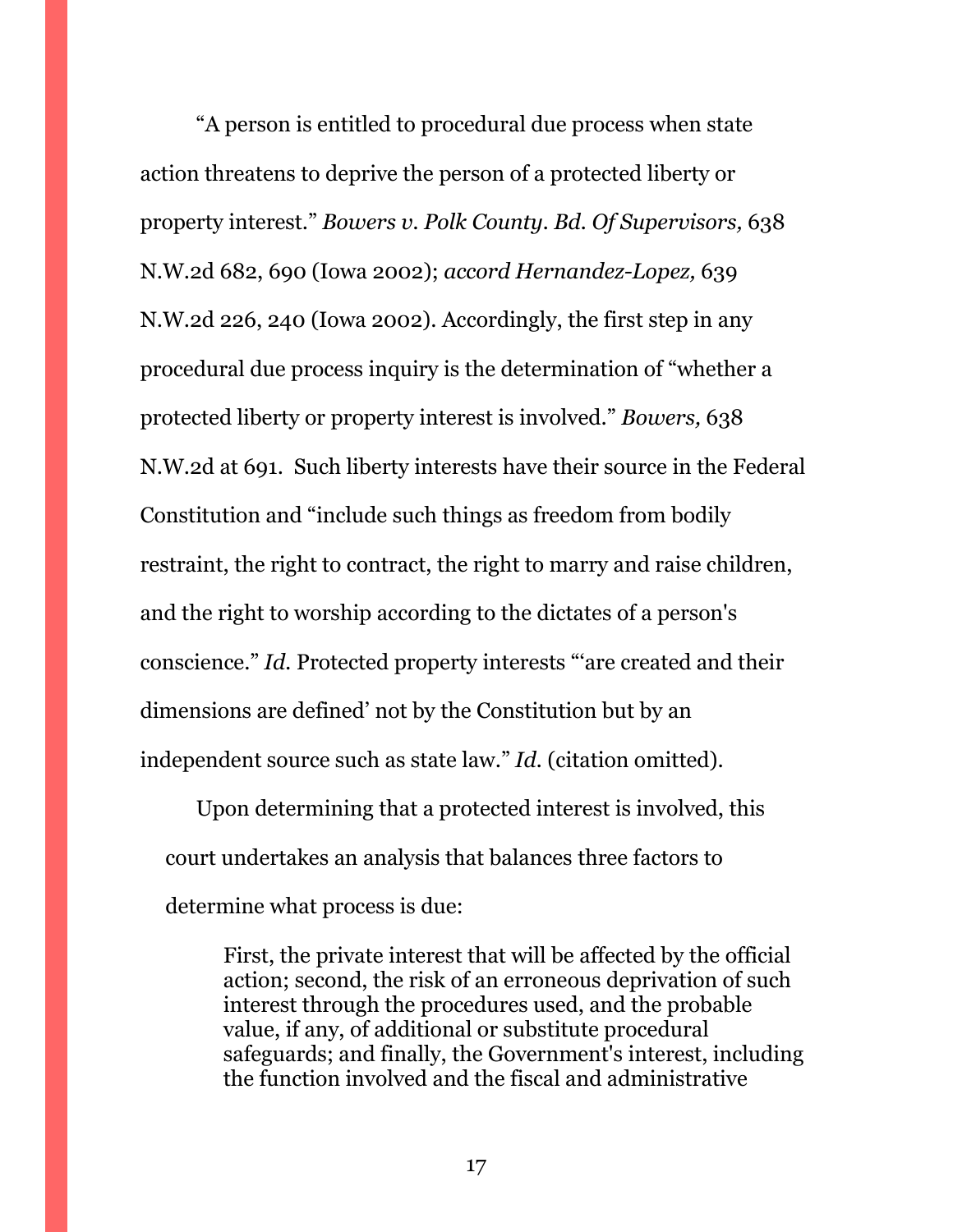burdens that the additional or substitute procedural requirement[s] would entail.

*Id.* (quoting *Mathews v. Eldridge,* 424 U.S. 319, 335, 96 S.Ct. 893, 903, 47 L.Ed.2d 18, 33 (1976)); *accord Hernandez-Lopez,* 639 N.W.2d at 240. At the very least, procedural due process requires "notice and opportunity to be heard in a proceeding that is 'adequate to safeguard the right for which the constitutional protection is invoked.' " *Bowers,* 638 N.W.2d at 691 (citation omitted); *accord Hernandez-Lopez,* 639 N.W.2d at 241. However, " '[n]o particular procedure violates [due process] merely because another method may seem fairer or wiser.' " *Bowers,* 638 N.W.2d at 691 (citation omitted).

In this case, the Mills County Sheriff filed a claim for room and board reimbursement on October 5, 2018. Room and Board Reimbursement (10/5/18); App. 9. The Sheriff provided Boyer notice of the claim on September 28, 2018. Room and Board Reimbursement (10/5/18); App. 9. Boyer acknowledged receipt of the claim by signing it. Room and Board Reimbursement (10/5/18); App. 9.

After the claim was filed, the district court entered a temporary order on the reimbursement claim. Order (10/5/18); App. 10. The order provided: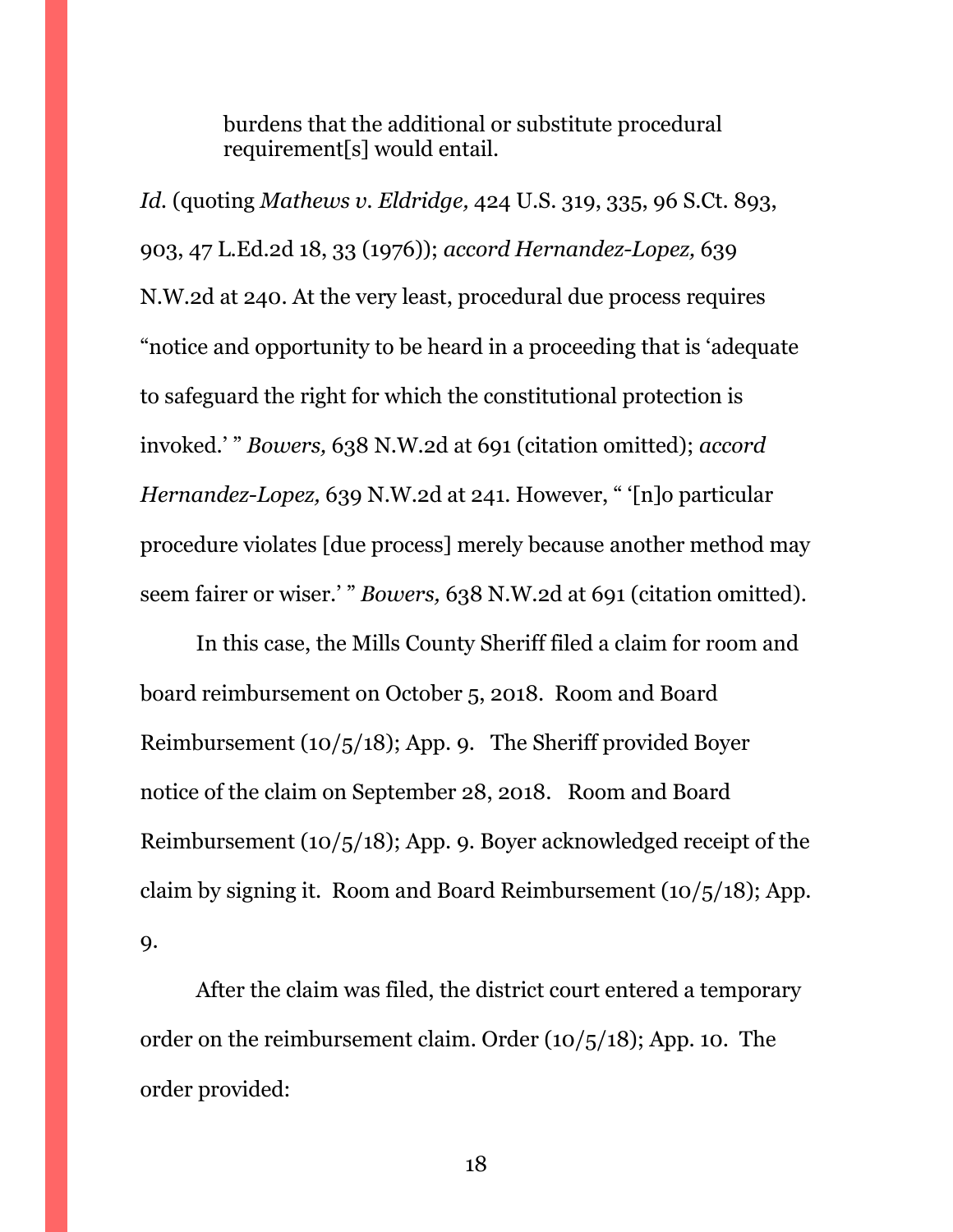IT IS THEREFORE ORDERED, that the Reimbursement Claim in the total amount of \$4680.00 is approved, in favor of the Mills County Sheriff, and against BOYER, TRAVIS CARL.

*IT IS FURTHER ORDERED that if BOYER, TRAVIS CARL disputes any part of the Reimbursement Claim he/she must request a hearing within twenty (20) days from the date this order was filed with the Clerk of Court by filing a written request for said hearing through the Clerk of Court at the Mills County Courthouse. If no hearing is requested, the Claim will be enforceable with the force and effect of a civil judgment against BOYER, TRAVIS CARL.*

Order (10/5/18); App. 10 (emphasis added). The order approved the claim subject to Boyer's challenge within a twenty-day period. Order  $(10/5/18)$ ; App. 10. Boyer did not to challenge the order within the proscribed time period but opted instead to file a pro se notice of appeal. Pro Se Not. of Appeal  $(11/2/18)$ ; App. 12.

When the court approved the order, it amounted to a temporary order until such time as Boyer requested a hearing or the twenty-day period elapsed. Order (10/5/18); App. 10. While it may have been preferable to hold a hearing on the reimbursement claim so as to provide Boyer with a means of challenging the order before it became final, the court's failure to do so does not amount to a denial of due process. Boyer could have acted in accordance with the order and challenged the amount before it became final. Room and Board Reimbursement  $(10/5/18)$ ; App. 9. Despite being provided with the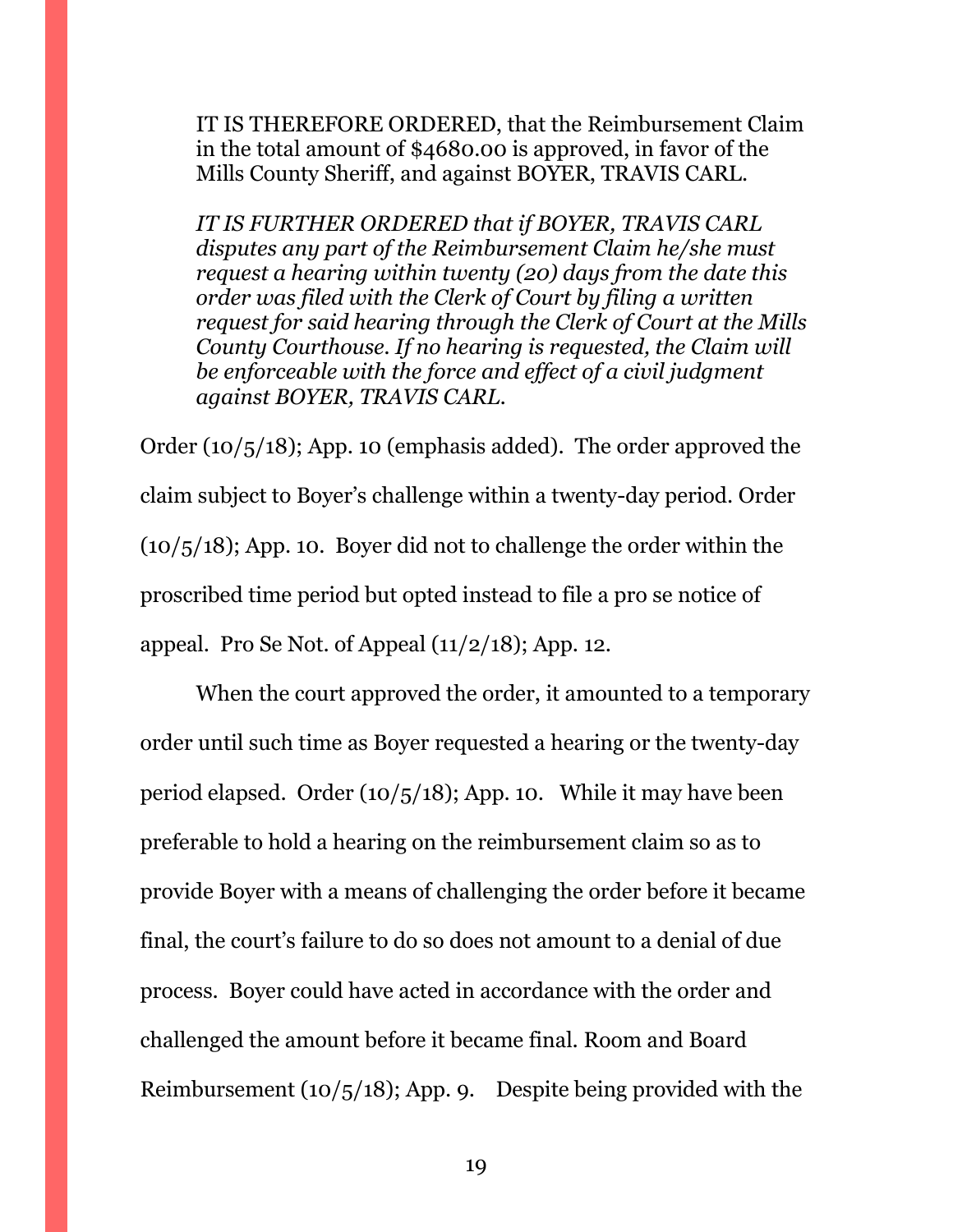information on how to challenge the temporary order, Boyer elected not to challenge the order in the manner prescribed. He filed a notice of appeal instead. This does not amount to a denial of due process.

Boyer further argues that section 356.7 does not offer a "defendant an opportunity to be heard because the court must approve the amount once received and once approved, it becomes a judgment." Def. Brief at 21. Though 356.7 does not provide a specific opportunity for a hearing, the district court in this case allowed Boyer an opportunity to challenge the amount by requesting a hearing. Order (10/5/18); App. 10. The court complied with Iowa Rule of Civil Procedure 1.904(2) and (3) by allowing Boyer the opportunity to file a motion to challenge the district court's ruling. Iowa Rs. Civ. P. 1.904(2) and (3). Although Rule 1.904(3) provides that a motion will be "considered timely if filed within 15 days," the court in this case extended it to *20* days giving Boyer more process than he was due. Order (10/5/18) (emphasis added); App. 10. There was no denial of due process.

Boyer also claims that the statute is unconstitutional as applied in this case because the court's order gave him 20 days to request a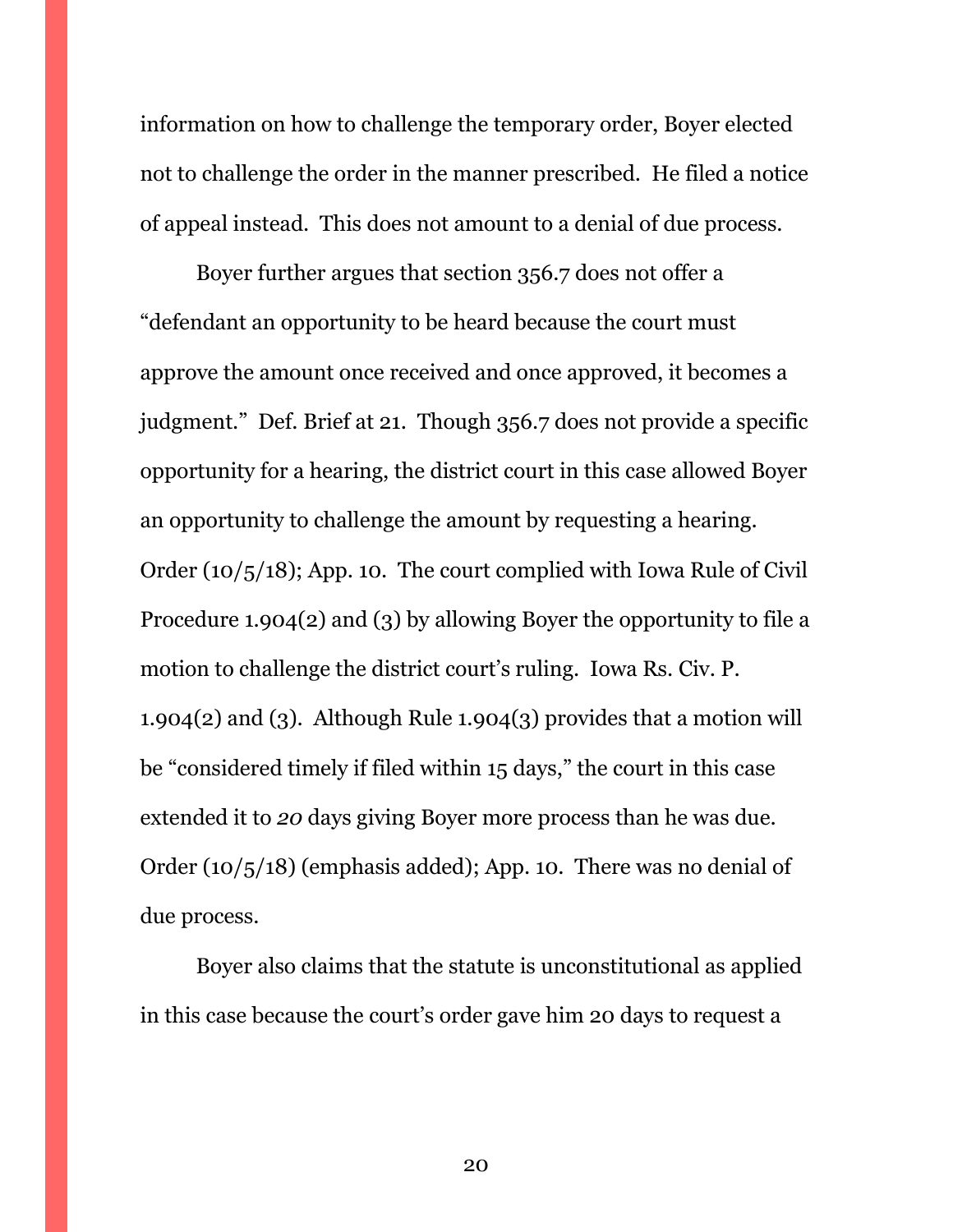hearing. Def. Brief at 25. He contends that this is similar to the "post-deprivation remedy that was rejected by this Court in *Jenkins*." Def. Brief at 25. This case is nothing like *Jenkins*.

In *State v. Jenkins*, 788 N.W.2d 640, 642 (Iowa 2010), the defendant challenged the district court's discretion when ordering restitution payments to the Crime Victim Compensation Program. Prior precedent held that "the court had no discretion to review a restitution order to the CVCP" and the court was "required to order restitution to the CVCP for all payments remitted to the victim" regardless of whether a "causal connection" existed between the defendant's offense and the victim's injuries. *Id*. at 642. Thus, an offender could not challenge an award to CVCP in a sentencing proceeding. *Id.* at 645.

The court found that denying the defendant an opportunity to challenge the amount of restitution before the district court implicates his right to due process. *Id*. at 646. The court rejected dicta in one of the prior cases which noted that "any potential due process problem is avoided because the offender may file a postsentencing petition under Iowa Code section 910.7." *Id.* The *Jenkins* court stated that while an offender may bring a restitution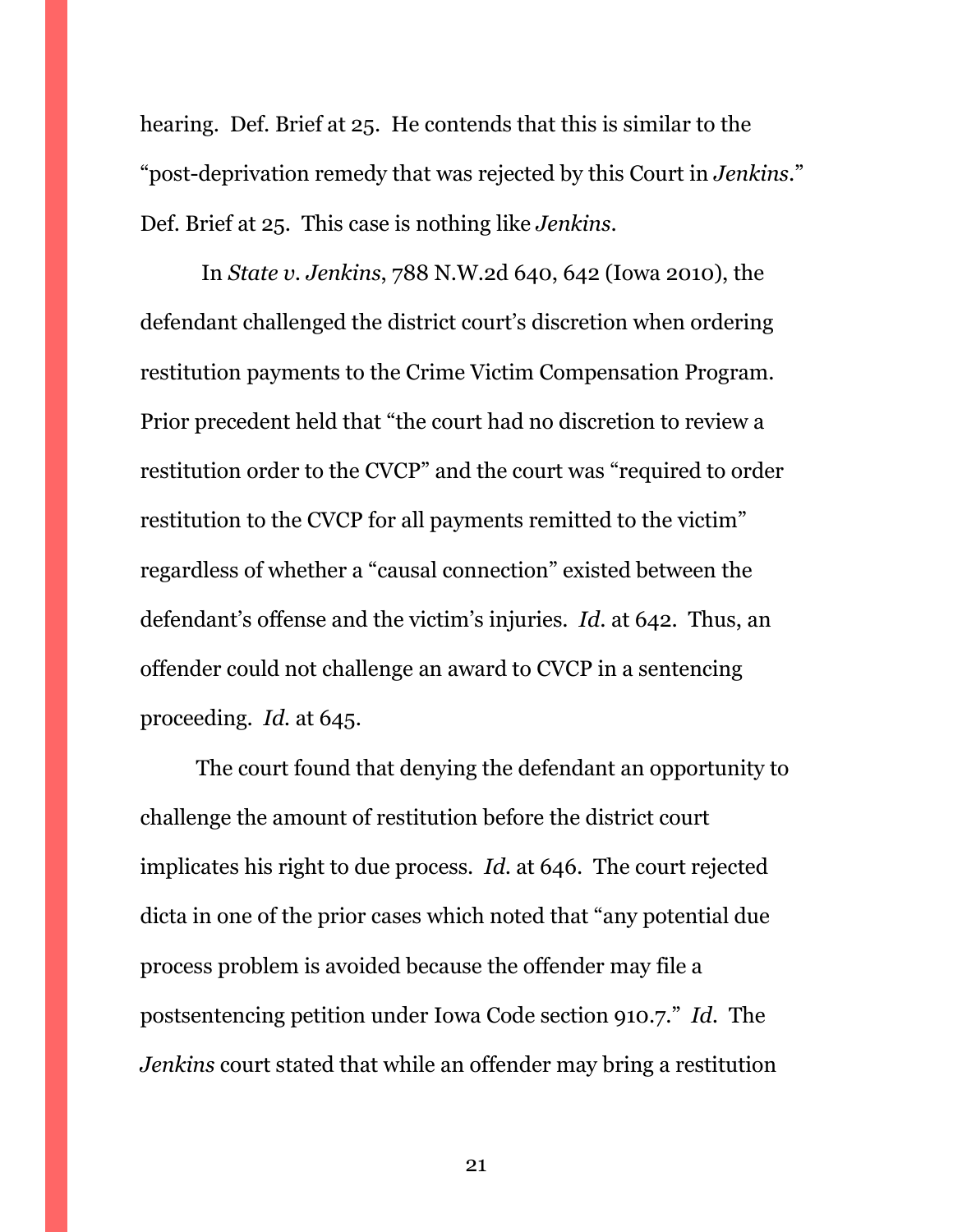challenge under section 910.7, that was not sufficient. *Id*. at 646-47. A request for a restitution hearing under section 910.7 is a postdeprivation remedy that is discretionary and not a matter of right. *Id*. at 647. Further, an offender is not entitled to counsel as a matter of right. *Id*.

The court's concerns in *Jenkins* do not exist here. This is not a restitution order but a civil judgment. The district court complied with the Rules of Civil Procedure in providing Boyer with notice of the order and an opportunity to challenge it. Order (10/5/18); App. 10. Boyer's failure to challenge the order in a timely fashion and in the manner prescribed does not equate with a denial of due process.

Finally, Boyer again contends that if the claim was unpreserved he was denied effective representation. As set forth above in issue I and incorporated herein, the court's order is a civil judgment. Boyer has no right to counsel in a civil matter. This claim must be rejected.

#### **CONCLUSION**

<span id="page-21-1"></span><span id="page-21-0"></span>The district court's civil judgment must be affirmed.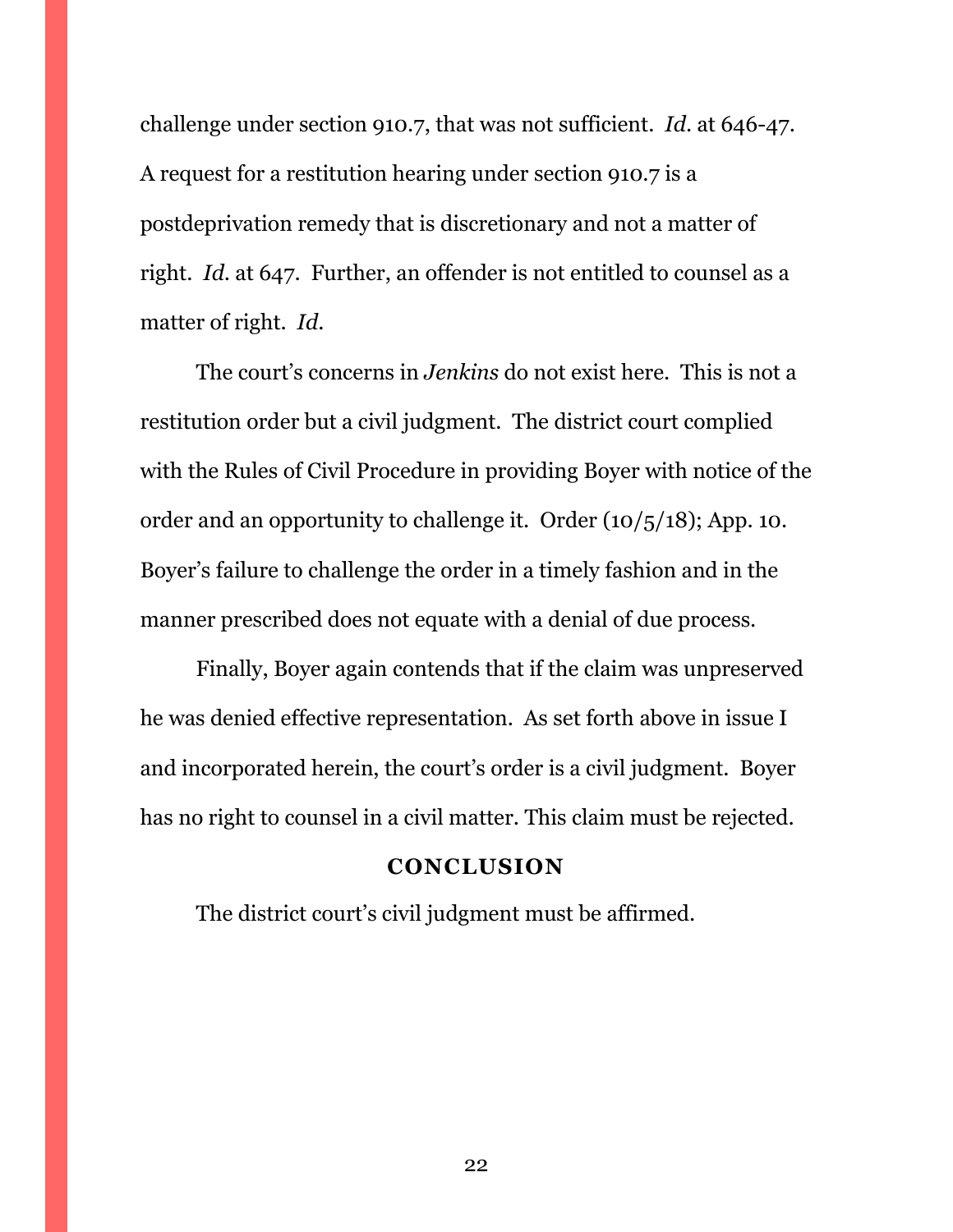## **REQUEST FOR NONORAL SUBMISSION**

This case involves routine challenges to a district court's order and a claim of ineffective assistance of counsel. Oral argument is not necessary to resolve these issues. In the event argument is scheduled, the State requests to be heard.

Respectfully submitted,

THOMAS J. MILLER Attorney General of Iowa

partha & Front

**MARTHA E. TROUT** Assistant Attorney General Hoover State Office Bldg., 2nd Fl. Des Moines, Iowa 50319 (515) 281-5976 [martha.trout@ag.iowa.gov](mailto:martha.trout@ag.iowa.gov)